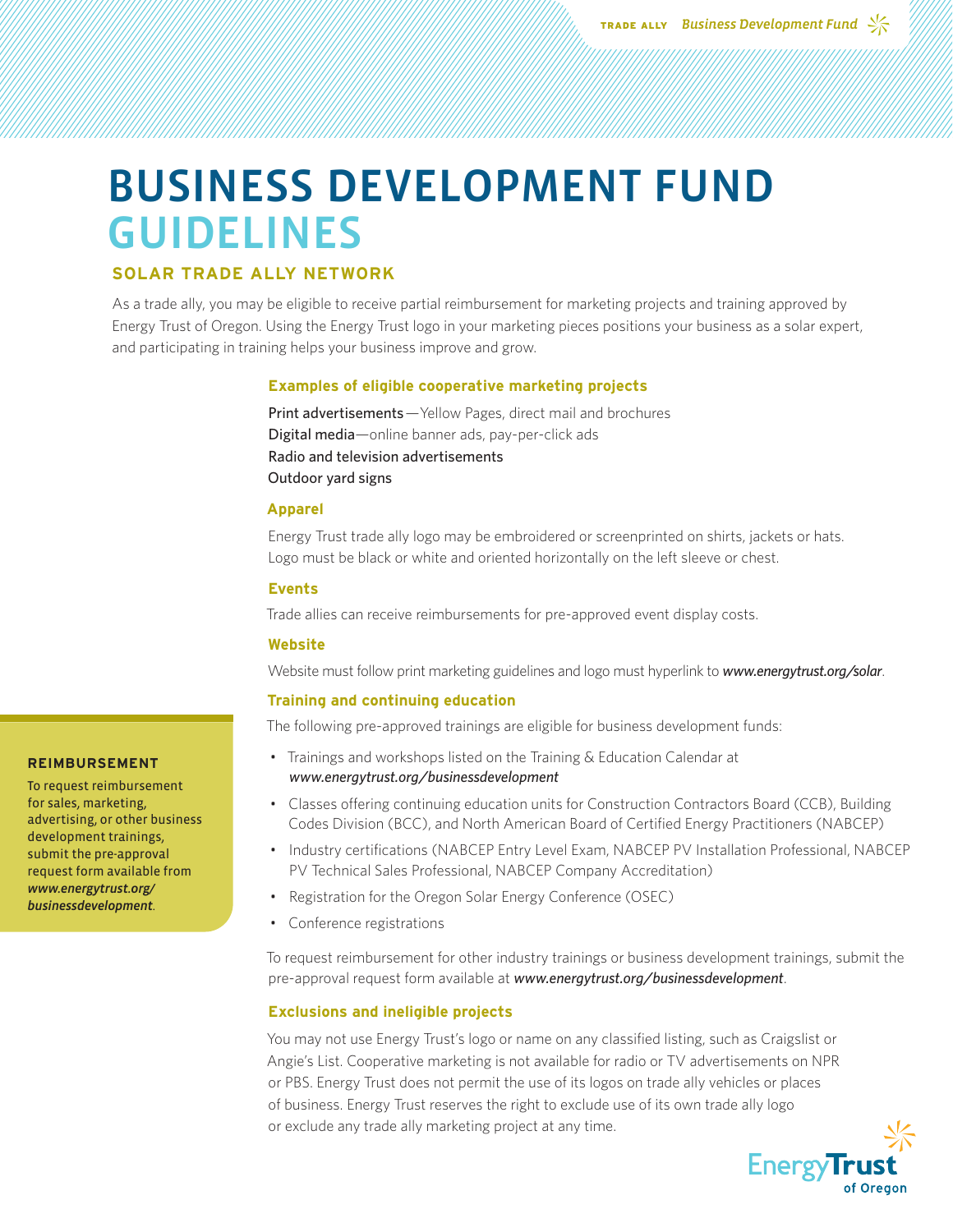# **Multiple program enrollment**

If you are a trade ally enrolled in more than one Energy Trust program, you may receive business development funds from only one program for an individual marketing piece or training; no piece or training shall receive funding from more than one program. A trade ally participating in more than one business development program is eligible for the maximum yearly cap from each program.

# **Language and messaging requirements**

# Incentives and tax credits

- Do not refer to Energy Trust cash incentives as "rebates." They are "incentives" or "cash incentives."
- Do not refer to tax credits as "cash incentives." If advertising or promotion refers to tax credits in combination with Energy Trust cash incentives, it must refer to them as "tax credits" and "incentives" or "cash incentives." Example: "Solar electric installations may qualify for tax credits and incentives totaling \$9,000."
- If advertising or promotion refers to the percentage of cost savings available through tax credits and incentives, it must include the words "up to." Example: "Up to 75 percent of system cost can be covered by tax credits and incentives."

# **Energy Trust of Oregon, Net-metering and Oregon Department of Energy**

- Refer to Energy Trust of Oregon as "Energy Trust of Oregon" in the first use and "Energy Trust" thereafter. Do not refer to Energy Trust as ETO.
- Do not use "partner," "partnership" or "partnering" when associating Energy Trust with your business. Use "trade ally contractor of" or "in collaboration with."

# Net-metering

• Net-metering is designed to offset energy costs, not to allow customers to become energy wholesalers. Language must conform to that idea.

# Oregon Department of Energy

• Oregon Department of Energy should not be referred to as ODOE.

# **Energy Trust logo requirements**

# Clear space and placement

The Energy Trust logo must be included on all pieces and should be smaller than your company's logo. Space surrounding the Energy Trust logo must be no less than the size of the "burst" symbol within the logo, as shown below. Preferred placement is the lower right corner of the ad. The trade ally logo must be used in black or in white against a solid color background.

Download Energy Trust logos, available in black and white, from *www.energytrust.org/businessdevelopment*.